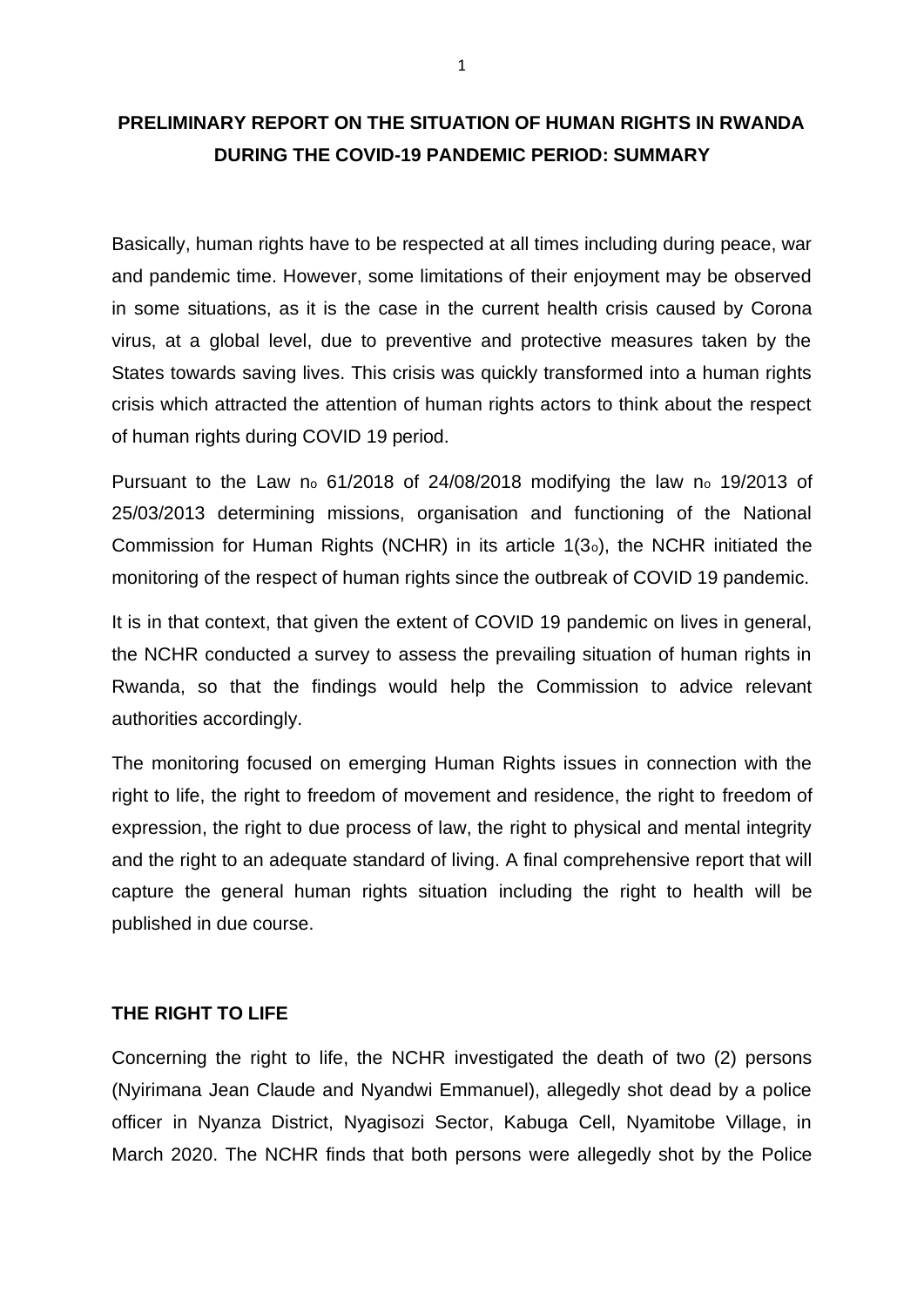Officer, IP Gilbert GATERA, who was on duty. According to collected information, the case was reported to and investigated by the Rwanda Investigations Bureau (RIB) and subsequently, the file was transmitted to the National Prosecution Authority for prosecution.

The NCHR was informed that the suspect is being prosecuted and that the Court found that there were compelling grounds to believe that the suspect committed manslaughter and that he should be remanded in custody for a period of thirty (30) days.

#### **THE RIGHT TO FREEDOM OF MOVEMENT AND RESIDENCE**

During the monitoring of this particular right, the NCHR's officials visited Rusumo border in Kirehe District, *"La Corniche"* and *"Petite barrière"* borders in Rubavu District to monitor the respect of the right of Rwandans and residents who were abroad to return to their Home Country when the lockdown measures were being implemented, including the closure of borders, entered into force. The NCHR found that the right of Rwandans to return in their Country was respected and returnees, indiscriminately Rwandans and foreign residents, were directed to isolation sites where the government covered all their stay expenses for a period of 14 days, for screening purposes and this was done as a preventive measure before they were released to go back in their countries.

Besides, the Government availed a weekly flight to repatriate Rwandans who were stuck abroad because of COVID-19. The NCHR also found that the right of foreigners to leave Rwanda was respected and this was facilitated by the collaboration between Rwanda and foreign diplomatic missions in the Country. It is in that context that Congolese citizens, who were stuck in Rwanda, were facilitated to return home and some flights to Europe have been organized or facilitated to repatriate Europeans and bring back Rwandan nationals to their Country.

Regarding the right to freedom of movement on Rwandan territory, the NCHR found that people were required to stay at home, expect those providing and looking for essential goods and services both within the Country and across borders. Considering the evolution of the situation, restrictions were progressively alleviated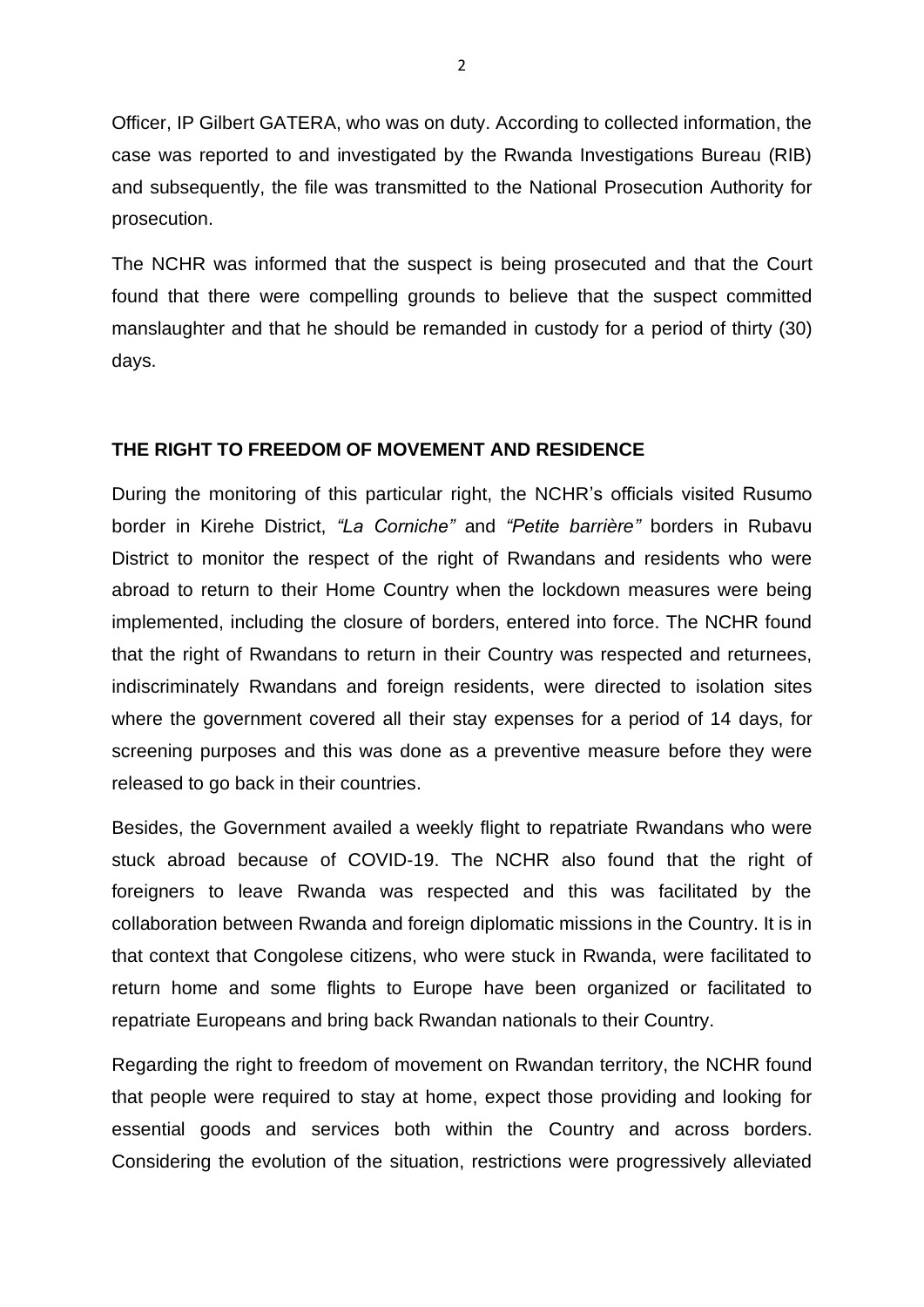from total lockdown to lockdown lifting whereby people were allowed to resume their work and intra-province movements, among others, respecting COVID-19 pandemic measures.

During the total lockdown, the NCHR found that in Kigali, people breaking COVID-19 pandemic preventive measures were taken to AMAHORO, ULK, IPRC KICUKIRO, and NYAMIRAMBO stadium, while in RUBAVU District, they were taken to UMUGANDA stadium. People were screened and those with valid reasons were released after being sensitized on the importance of respecting preventive and control measures.

During the lockdown lifting period, the NCHR found that persons moving without putting on facemasks and breaching curfew rules were taken to different stadiums for some hours to be sensitized on the reasons why they should comply with preventive and control measures and were later released. Trucks carrying goods were allowed to move within the Country and across borders. The NCHR noted that efforts to prevent COVID-19 pandemic include the construction of KIYANZI dry part in KIREHE District, where all custom services were deployed to the site, isolation centres for cross border truck drivers were also put in place and inter-province shipments among others.

### **THE RIGHT TO FREEDOM OF EXPRESSION.**

The NCHR found that, during COVID-19 pandemic period, while other sectors were put on hold, the local media kept the public informed, educated and entertained.

The Rwanda Media Commission(RMC) monitored and carried out an assessment of sampled media outlets. That assessment revealed that some media outlets were very sensitive with exaggeration of facts, which is against professional ethics. Starting from that, the RMC intervened by drafting guidelines for editorial guidance and safety journalists engaged in coverage of the pandemic.

Starting from allegations that some of the 'journalists' were said to have abused their permission to work and to have disobeyed the lockdown regulations, the NCHR carried out investigations on cases of 'journalists' who were detained because of infringing rules and regulations relating to their profession.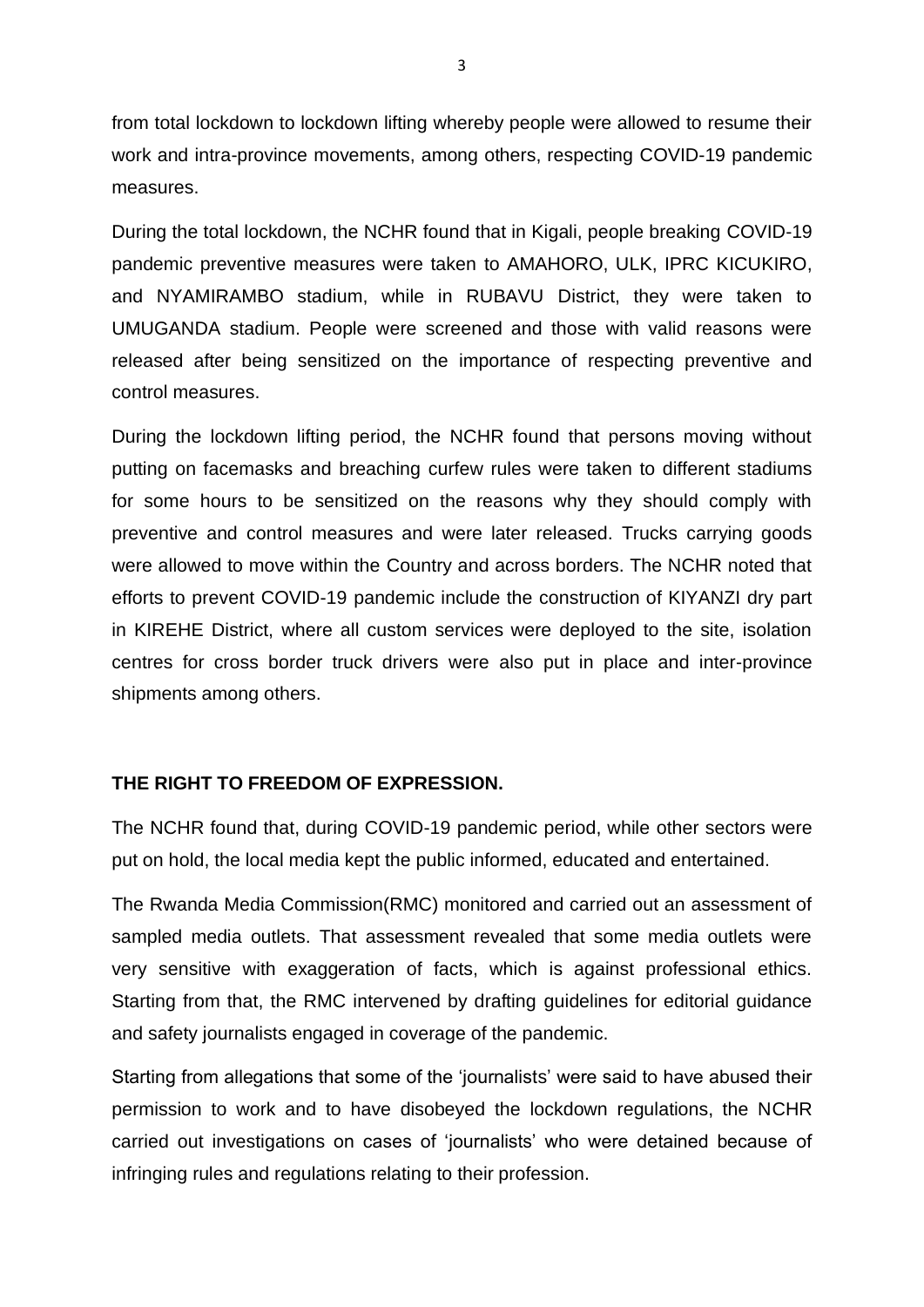Concerning the 'journalist' whose name is NSENGIMANA Théoneste, the owner of a tabloid website UMUBAVU and You tube channel UMUBAVU TV, the NCHR found that he was arrested on April 12, 2020, accused of seeking false information from citizens of NYAGATOVU, in KIMIRONKO Sector, GASABO District, to testify that they were given food, yet they didn't. The NCHR found that he was accused of promising to give them the equivalent of 20 euros and in return they would allow him to take videos to be shared with foreign donors.

As for BYIRINGIRO David and MUHIRWA Innocent Valentin, bloggers at AFRIMAX You tube channel, were accused of engaging them in activities of giving out food relief and gathering people without prior authorization to do so, which was considered as a violation of lockdown rules, by exposing the population to the risk of being infected by coronavirus.

Other journalists such as, BAGIRUWULUSA Eric(VOA), GAHAMANYI John (The New Times), MUGISHA Ivan (Eastern African News Paper) and BUTERA Saul (Bloomberg Freelancer) were detained for breaking lockdown and traffic rules and were later released.

The NCHR found that the arrest of the above said "journalists'' and bloggers was not connected with the journalism profession, but they were accused of violating COVID-19 pandemic rules and committing other offenses.

### **THE RIGHT TO DUE PROCESS OF LAW**

The NCHR investigated the arrest and detention processes in the RIB stations of Rwezamenyo, Kimironko, Remera and Kicukiro in the City of Kigali. After interviews with RIB stations officials and the detainees themselves, the NCHR noted that during the period of COVID-19 pandemic, all alleged offenders were treated through normal procedures of arrest including being legally arrested, detained in official detention cells and informed of the nature of their charges.

Besides, the NCHR found that, to avoid congestion in RIB stations, due to suspension of direct Court sessions during the COVID 19 pandemic total lockdown, the National Public Prosecution Authority, in collaboration with RIB and RNP, provisionally released 1,182 detainees on 9th April and 1,673 others on 27th April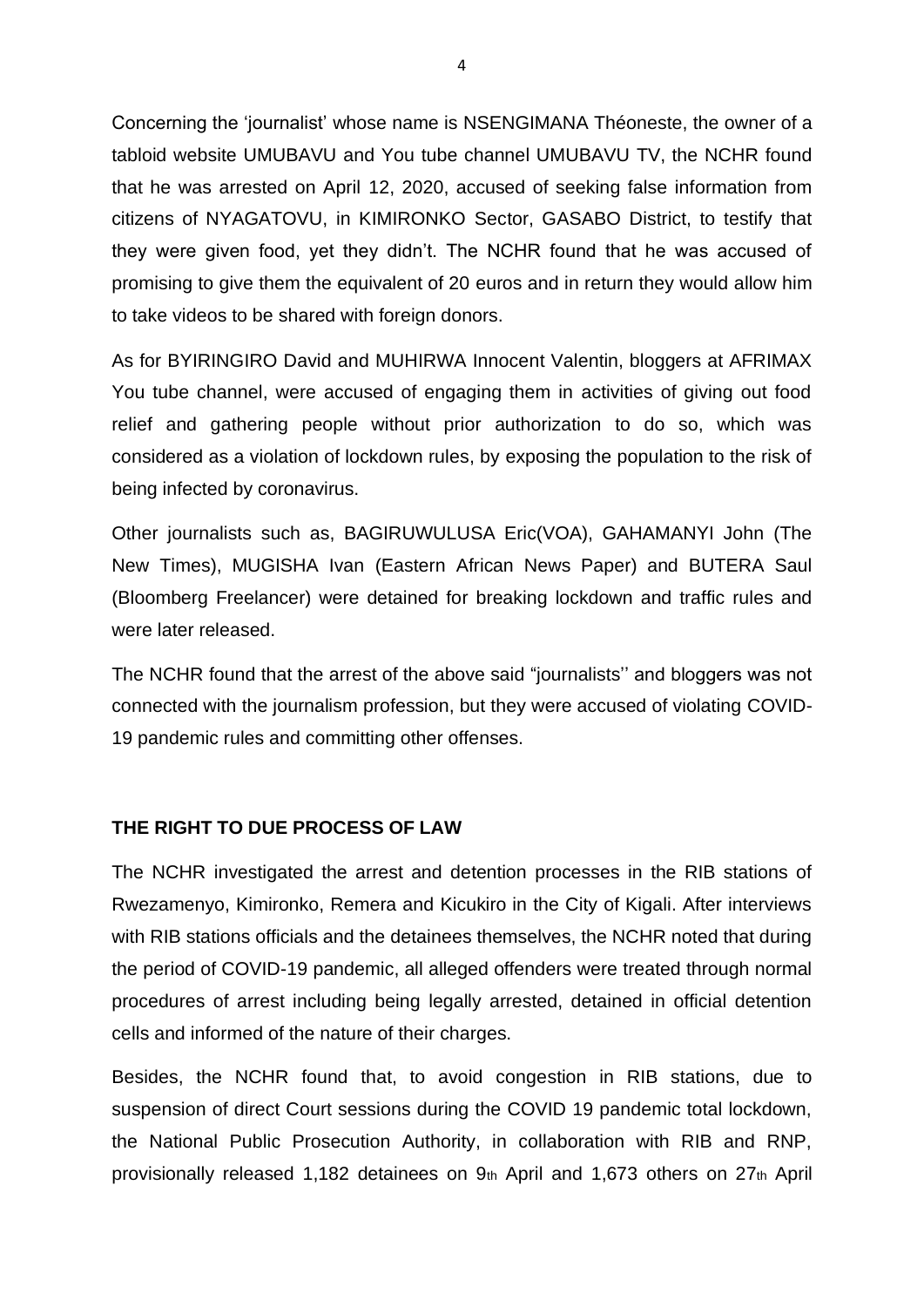2020, from different RIB stations countrywide. Those who were released provisionally include those accused of petty offences, the minors, mothers with infants and those who paid fine without being tried.

In the judiciary, the NCHR found that a number of cases were prosecuted, but were not heard by Courts because they were not functioning during some time. However, the NCHR later witnessed an alternative practice of video conference and skype as a newly used IT tools to hear cases and conduct judgement pronouncements countrywide, where necessary. The NCHR noted that this initiative has the importance to speed up the judgement process, to solve the problems of detainees' transportation to Court for hearings and also the detainees to stay indoors and avoid external contact which could increase the risks of contamination of COVID-19. The NCHR also noted that the Courts observe the right of suspects to be assisted by their legal Counsels and that detainees at RIB stations, who were sentenced to imprisonment, had to be first tested for coronavirus before being transferred to prisons and this took time to be done in some situations.

In general, the NCHR noted that during the COVID 19 pandemic period, the right to due process of law remains upheld and respected despite a few observed challenges that need to be addressed.

## **THE RIGHTS TO PHYSICAL AND MENTAL INTEGRITY**

A far as the rights to physical and mental integrity are concerned, it is crucial to mention that gender-based violence has to be taken into account while protecting the population from human rights violations or abuses.

It is against this framework that the NCHR investigated alleged cases of rape and other violations of human rights in Kangondo II Village, Nyarutarama Cell, Remera Sector, Gasabo District, City of Kigali. Three (3) women from that village reported to the NCHR that solders enforcing lockdown measures raped them and stole goods (including cell phones) in the neighbourhood and beat people.

Investigation on that case by the NCHR was done to verify the facts on the alleged offences.

5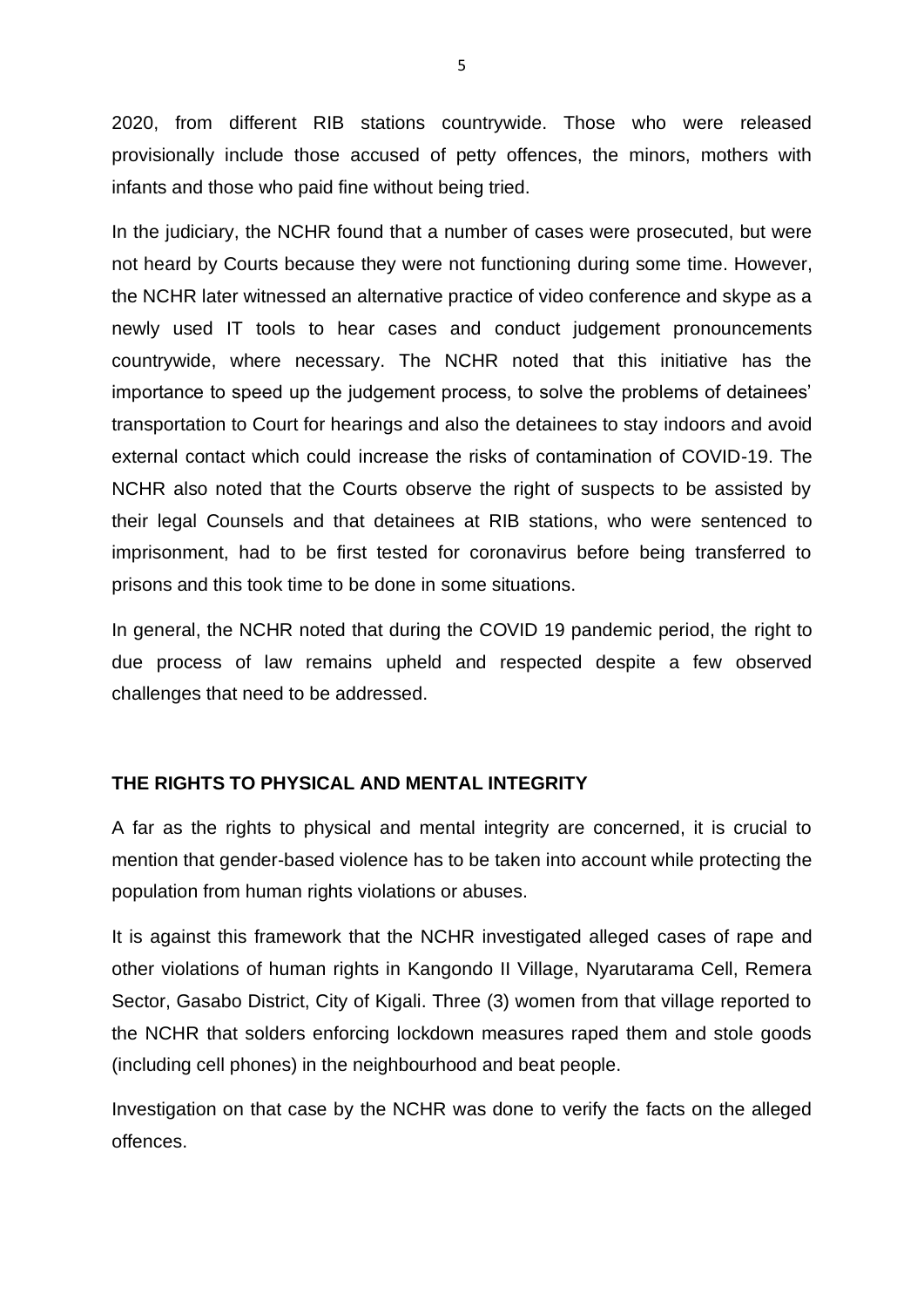The NCHR found that the mentioned soldiers alleged to have committed rape in Kangondo II Village, are still being prosecuted and that victims are taken care of by the Ministry of Defence.

In order to provide medical care and psycho-social support to the alleged victims, the Rwanda Defence Forces (RDF) Authorities evacuated three (3) alleged victims of rape to Isange One stop centre (Kanombe) for treatment and psycho-social counselling while alleged victims of assault were given first aid by 204 Brigade medical officers, then four (4) of them were transferred to Rwanda Military Hospital for further treatment.

As for looting of cell phones, the Ministry of Defense (MINADEF) facilitated the return of the said cell phones to victims in terms of money equivalent to their respective values.

In order to calm the situation of the alleged victims and neighbouring families, RDF Authorities and local leaders organized several security meetings with the population of Kangondo II and the patrols were intensified.

## **THE RIGHT TO AN ADEQUATE STANDARD OF LIVING**

The NCHR monitored the respect of the right to food during the lockdown period in the City of Kigali, in Nyanza, Kirehe and Rubavu Districts. The NCHR found that the lockdown, which was one of the strategies to curb the spread of COVID 19, was among constraining factors for a number of persons working in the informal sector and all those who earn daily income to meet their basis needs.

The NCHR found that the Ministry of Local Government, in close partnership with other institutions and the well-to-do citizens, provided foodstuffs and other basic domestic items to the needy persons, in accordance with pre-established criteria and regulations. For example, according to the Ministry of Local Government's report, as of 1st May 2020, out of 215,052 targeted households in the City of Kigali, 213,162 of them, that is 99%, were given foodstuffs from the National Strategic Grains Reserve in the Ministry of Agriculture and Animal Resources, besides food relief donated by other stakeholders and the well-to-do citizens. It is worth mentioning that, even needy foreigners who reside in Rwanda received foodstuff.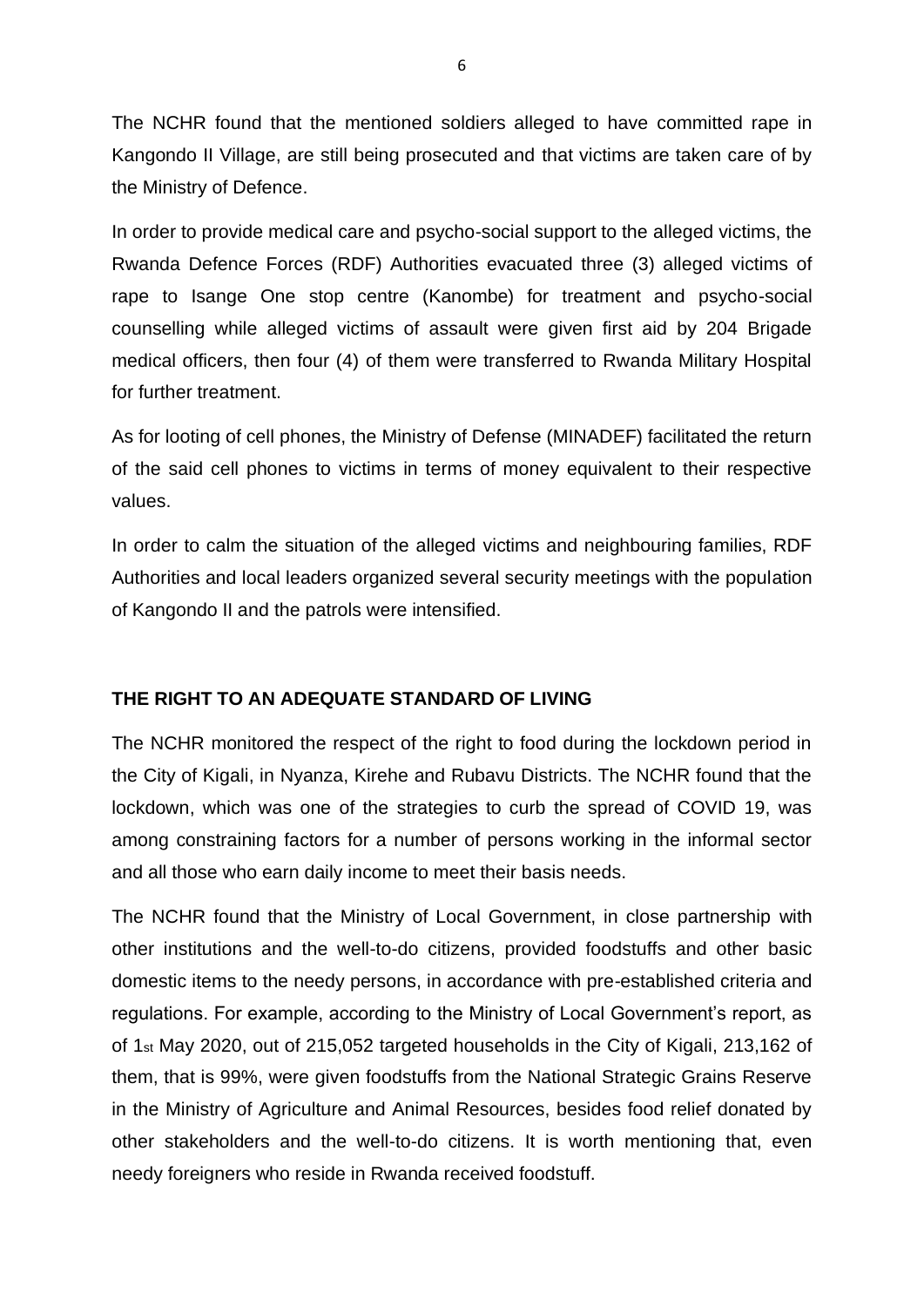The NCHR found that there were some cases where grassroots community leaders who deviated food support dedicated to the above-mentioned persons were sanctioned.

Furthermore, the NCHR noted that from the 16th April to the 12th May 2020, the City of Kigali established a toll free telephone line (3260) for individuals who had queries and claims concerning food distribution during lockdown period. In total, 9,432 cases were received and addressed.

The NCHR noticed that the Government of Rwanda developed and adopted an economic recovery plan whose third priority is to ensure food self-sufficiency by increasing Agricultural production. Concerning the quick Win Activities, nutrition sensitive direct support and extension of food distribution and stocking up food reserves are considered as immediate relief response. The Strategic Food Reserves will help to keep enough food to mitigate any shortage due to draught, flooding and any other disasters.

### **RECOMMENDATIONS**

Based on the findings of the survey, the NCHR recommends the following:

- 1. The National Public Prosecution authority and the Military Prosecution Department to keep the three (3) women in Gasabo District (Kangondo) and the alleged victims' families of those shot dead by a policeman in Nyanza informed on the whole judicial process and on the right to obtain remedy;
- 2. The Rwanda Investigation Bureau, the Rwanda National Police and the National Public Prosecution Authority to collaborate with the Rwanda Biomedical Centres to expedite the testing of sentenced detainees awaiting transfers to prisons from RIB stations;
- 3. The Supreme Court and the Ministry of Justice to extend the use of online telecommunication channels as tools of justice delivery to all Courts where possible;
- 4. The Ministry of Finance and Economic Planning/NISR to carry out an assessment on the impact of COVID 19 Pandemic on employment (right to